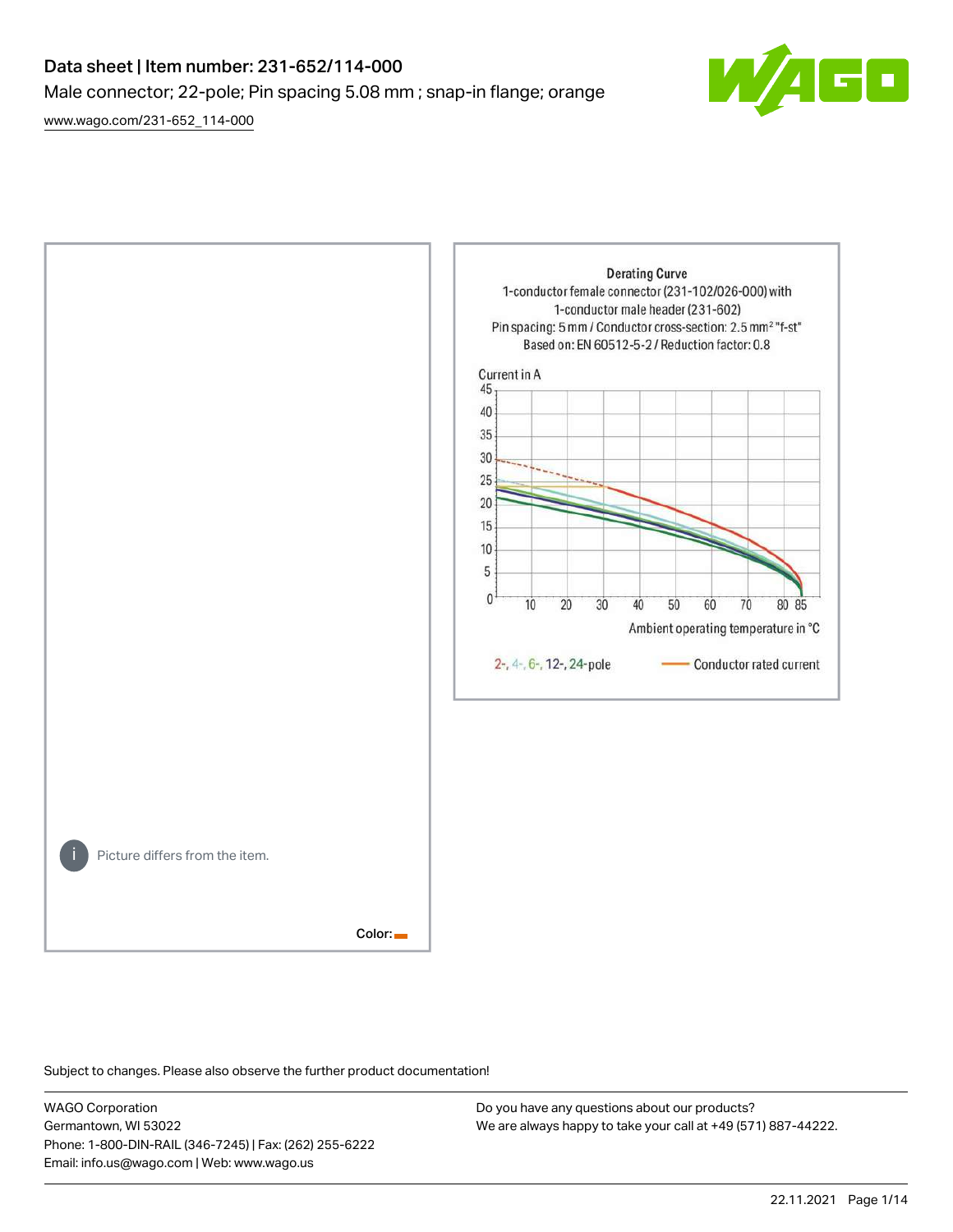



 $L =$  (pole no. x pin spacing) + 3.2 mm

 $L_3 = L - 0.2$  mm

 $L_4 = L_3 + 15.2$  mm

 $L_5 = L_3 + 18$  mm

 $L_A = L_3 + 12.6$  mm

 $L_B = L_3 + 13.2$  mm

Subject to changes. Please also observe the further product documentation!

WAGO Corporation Germantown, WI 53022 Phone: 1-800-DIN-RAIL (346-7245) | Fax: (262) 255-6222 Email: info.us@wago.com | Web: www.wago.us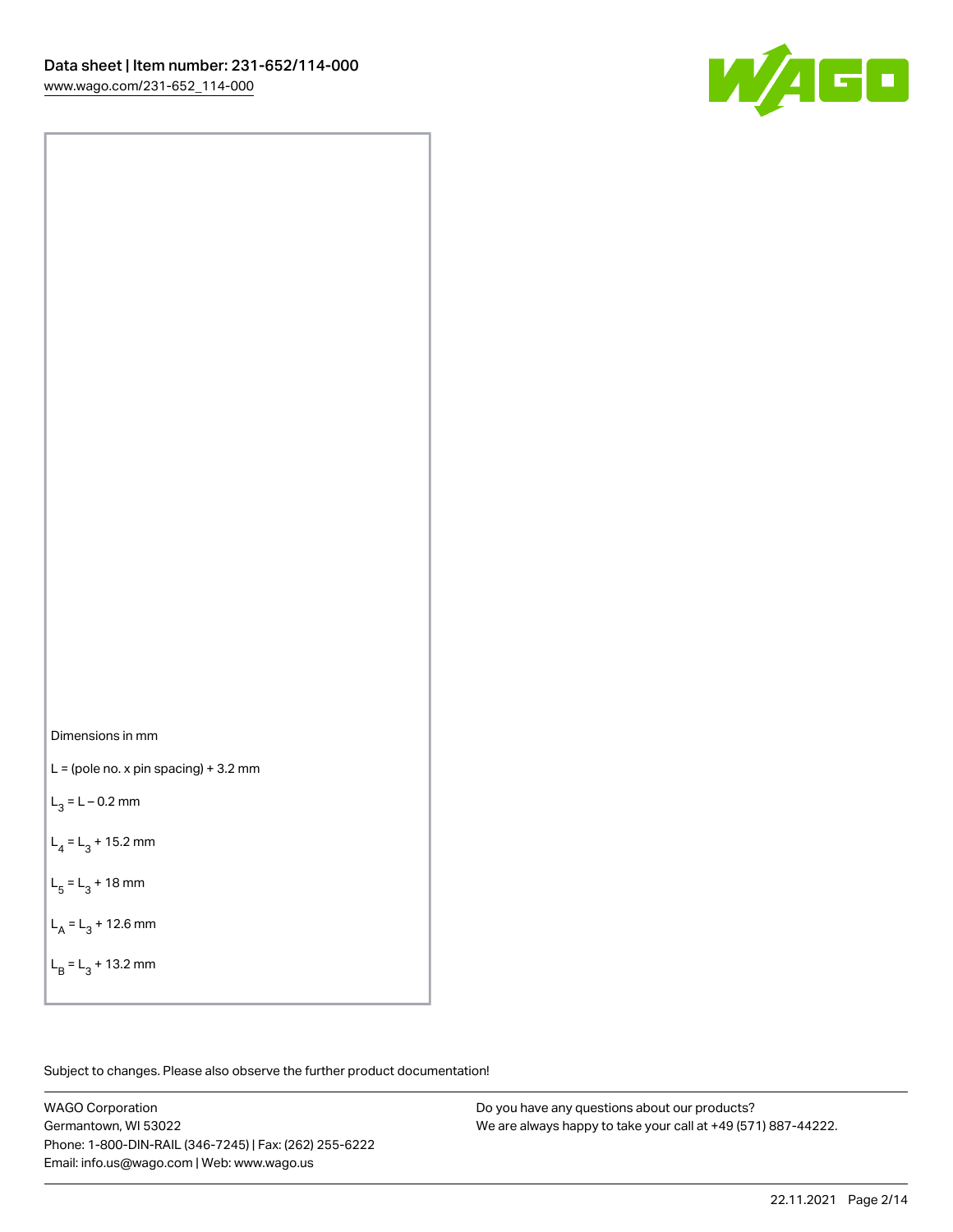## Item description

- $\blacksquare$ Universal connection for all conductor types
- $\blacksquare$ Easy cable pre-assembly and on-unit wiring via vertical and horizontal CAGE CLAMP<sup>®</sup> actuation
- $\blacksquare$ For wire-to-wire and board-to-wire connections
- $\blacksquare$ Versions available with snap-in mounting feet or flanges for panel or through-panel mounting
- $\blacksquare$ With coding fingers

## Data Notes

| Safety information 1 | The <i>MCS – MULTI CONNECTION SYSTEM</i> includes connectors<br>without breaking capacity in accordance with DIN EN 61984. When<br>used as intended, these connectors must not be connected<br>/disconnected when live or under load. The circuit design should<br>ensure header pins, which can be touched, are not live when<br>unmated. |
|----------------------|--------------------------------------------------------------------------------------------------------------------------------------------------------------------------------------------------------------------------------------------------------------------------------------------------------------------------------------------|
| Variants:            | Other pole numbers<br>Gold-plated or partially gold-plated contact surfaces<br>Other versions (or variants) can be requested from WAGO Sales or<br>configured at https://configurator.wago.com/                                                                                                                                            |

#### Electrical data

#### IEC Approvals

| Ratings per                 | IEC/EN 60664-1                                                        |
|-----------------------------|-----------------------------------------------------------------------|
| Rated voltage (III / 3)     | 320 V                                                                 |
| Rated surge voltage (III/3) | 4 <sub>k</sub> V                                                      |
| Rated voltage (III/2)       | 320 V                                                                 |
| Rated surge voltage (III/2) | 4 <sub>k</sub> V                                                      |
| Nominal voltage (II/2)      | 630 V                                                                 |
| Rated surge voltage (II/2)  | 4 <sub>kV</sub>                                                       |
| Rated current               | 12A                                                                   |
| Legend (ratings)            | $(III / 2)$ $\triangle$ Overvoltage category III / Pollution degree 2 |

## UL Approvals

| Approvals per                  | UL 1059 |
|--------------------------------|---------|
| Rated voltage UL (Use Group B) | 300 V   |
| Rated current UL (Use Group B) | 15 A    |
| Rated voltage UL (Use Group D) | 300 V   |

Subject to changes. Please also observe the further product documentation!

| <b>WAGO Corporation</b>                                | Do you have any questions about our products?                 |
|--------------------------------------------------------|---------------------------------------------------------------|
| Germantown, WI 53022                                   | We are always happy to take your call at +49 (571) 887-44222. |
| Phone: 1-800-DIN-RAIL (346-7245)   Fax: (262) 255-6222 |                                                               |
| Email: info.us@wago.com   Web: www.wago.us             |                                                               |

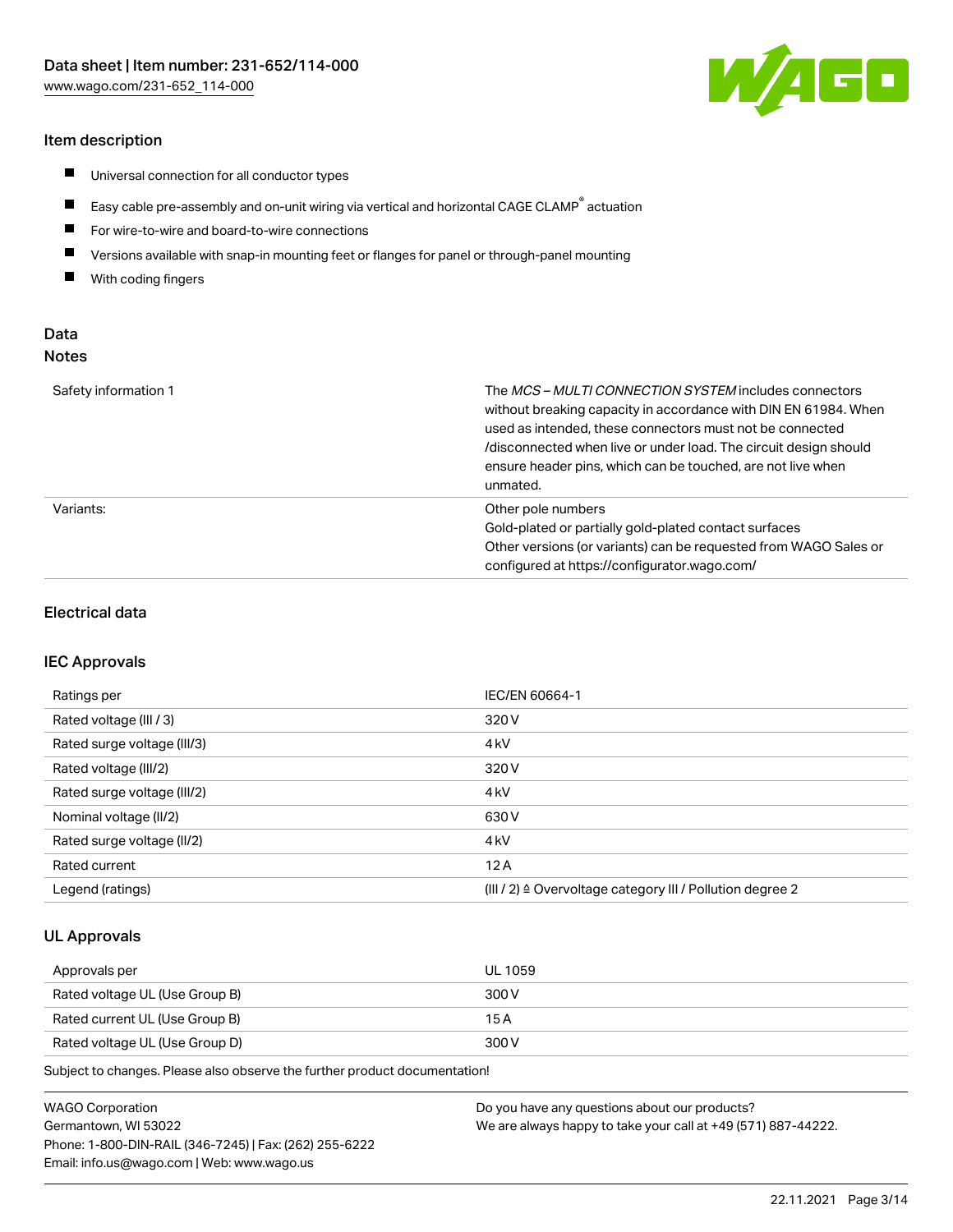[www.wago.com/231-652\\_114-000](http://www.wago.com/231-652_114-000)



| Rated current UL (Use Group D) | 10 A |
|--------------------------------|------|
|--------------------------------|------|

## Ratings per UL

| Rated voltage UL 1977 | 600 V |
|-----------------------|-------|
| Rated current UL 1977 |       |

## CSA Approvals

| Approvals per                   | CSA   |
|---------------------------------|-------|
| Rated voltage CSA (Use Group B) | 300 V |
| Rated current CSA (Use Group B) | 15 A  |
| Rated voltage CSA (Use Group D) | 300 V |
| Rated current CSA (Use Group D) | 10 A  |

#### Connection data

| Total number of connection points |  |
|-----------------------------------|--|
| Total number of potentials        |  |
| Number of connection types        |  |
| Number of levels                  |  |

## Connection 1

#### Connection technology CAGE CLAMP®

|                                                   | <b>CAGE CLAMP</b>                       |
|---------------------------------------------------|-----------------------------------------|
| Actuation type                                    | Operating tool                          |
| Solid conductor                                   | $0.08$ 2.5 mm <sup>2</sup> / 28  12 AWG |
| Fine-stranded conductor                           | $0.08$ 2.5 mm <sup>2</sup> / 28  12 AWG |
| Fine-stranded conductor; with insulated ferrule   | $0.251.5$ mm <sup>2</sup>               |
| Fine-stranded conductor; with uninsulated ferrule | $0.252.5$ mm <sup>2</sup>               |
| Strip length                                      | 89 mm / 0.31  0.35 inch                 |
| Number of poles                                   | 22                                      |
| Conductor entry direction to mating direction     | 0°                                      |

# Physical data

| Pin spacing | 5.08 mm / 0.2 inch     |
|-------------|------------------------|
| Width       | 132.76 mm / 5.227 inch |
| Height      | 17.5 mm / 0.689 inch   |
| Depth       | 27.5 mm / 1.083 inch   |

Subject to changes. Please also observe the further product documentation! Mechanical data

| <b>WAGO Corporation</b>                                | Do you have any questions about our products?                 |
|--------------------------------------------------------|---------------------------------------------------------------|
| Germantown, WI 53022                                   | We are always happy to take your call at +49 (571) 887-44222. |
| Phone: 1-800-DIN-RAIL (346-7245)   Fax: (262) 255-6222 |                                                               |
| Email: info.us@wago.com   Web: www.wago.us             |                                                               |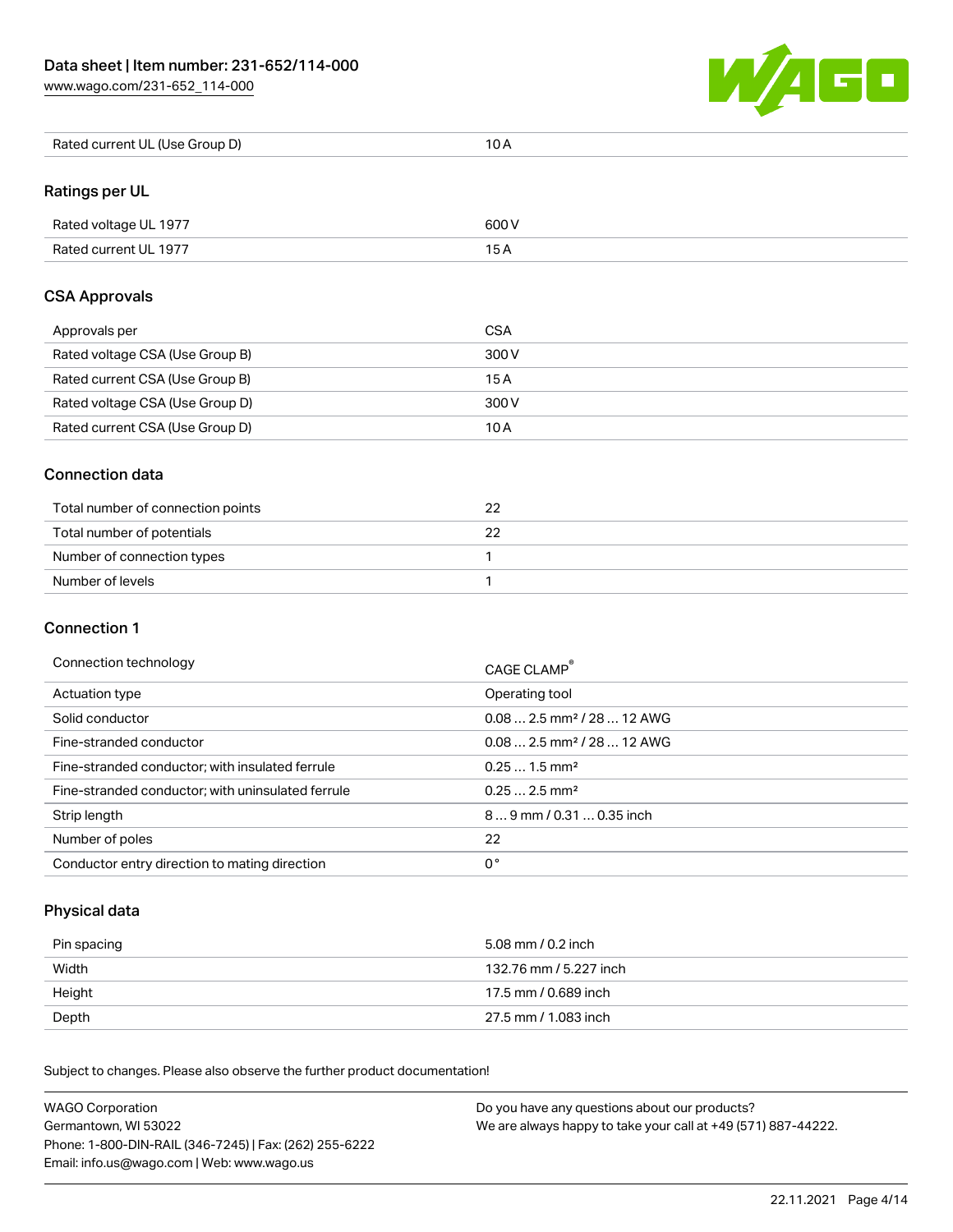[www.wago.com/231-652\\_114-000](http://www.wago.com/231-652_114-000)



## Mechanical data

| Housing sheet thickness | $0.5$ 2.5 mm / 0.02  0.098 inch |
|-------------------------|---------------------------------|
| Mounting type           | Snap-in                         |
| Mounting type           | Feed-through mounting           |

## Plug-in connection

| Contact type (pluggable connector) | Male connector/plug |
|------------------------------------|---------------------|
| Connector (connection type)        | for conductor       |
| Mismating protection               | No                  |
| Locking of plug-in connection      | Without             |

#### Material data

| Color                       | orange                                   |
|-----------------------------|------------------------------------------|
| Material group              |                                          |
| Insulation material         | Polyamide (PA66)                         |
| Flammability class per UL94 | V <sub>0</sub>                           |
| Clamping spring material    | Chrome nickel spring steel (CrNi)        |
| Contact material            | Electrolytic copper ( $E_{\text{CII}}$ ) |
| Contact plating             | tin-plated                               |
| Fire load                   | 0.612 MJ                                 |
| Weight                      | 35.9g                                    |

#### Environmental requirements

| Limit temperature range<br>the contract of the contract of the contract of the contract of the contract of the contract of the contract of | . +100 ℃<br>-60 |  |
|--------------------------------------------------------------------------------------------------------------------------------------------|-----------------|--|
|--------------------------------------------------------------------------------------------------------------------------------------------|-----------------|--|

## Commercial data

| Product Group         | 3 (Multi Conn. System) |
|-----------------------|------------------------|
| PU (SPU)              | 10 Stück               |
| Packaging type        | box                    |
| Country of origin     | DE                     |
| <b>GTIN</b>           | 4050821279945          |
| Customs tariff number | 8536694040             |

## Approvals / Certificates

Country specific Approvals

**Certificate** 

Subject to changes. Please also observe the further product documentation!

WAGO Corporation Germantown, WI 53022 Phone: 1-800-DIN-RAIL (346-7245) | Fax: (262) 255-6222 Email: info.us@wago.com | Web: www.wago.us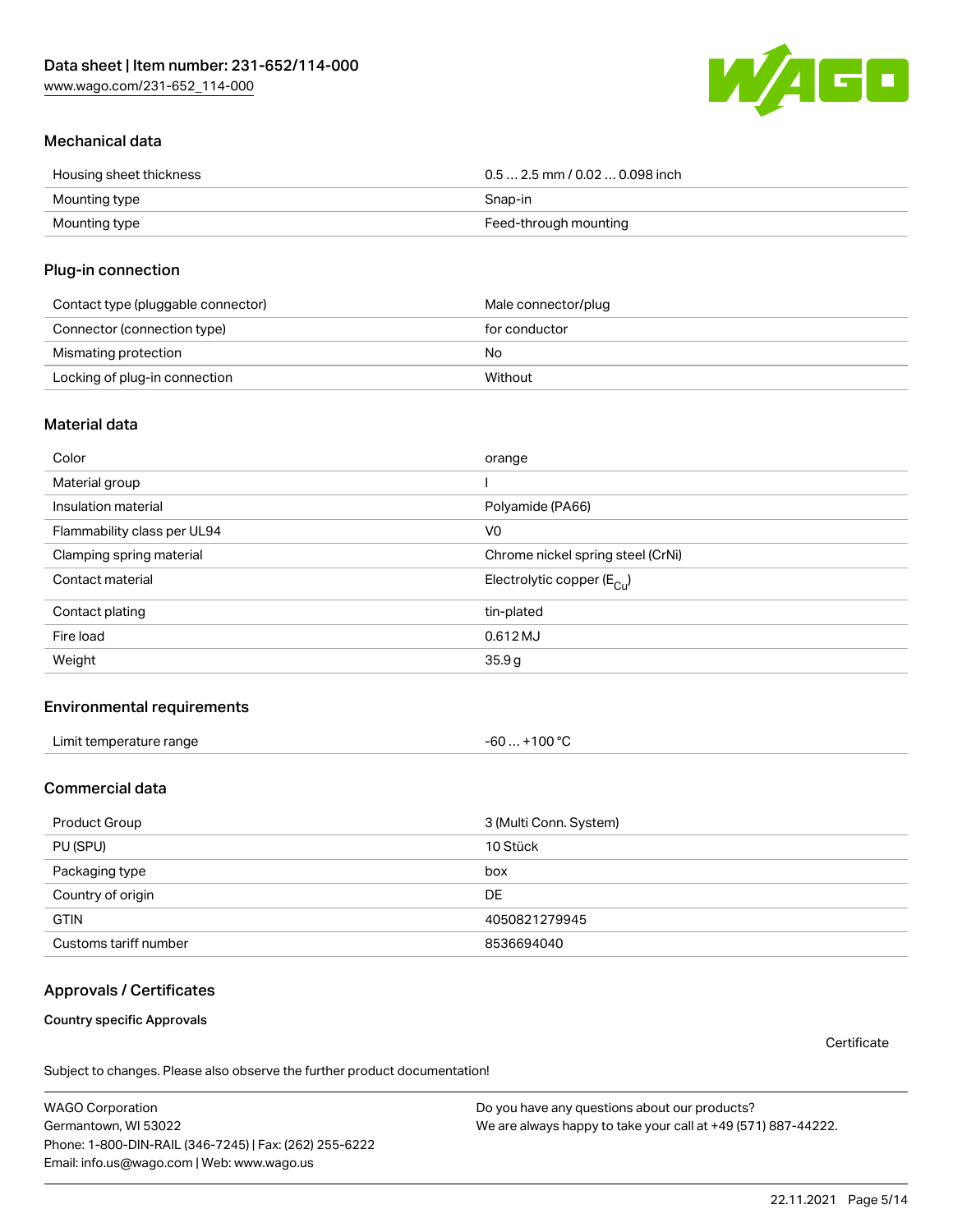[www.wago.com/231-652\\_114-000](http://www.wago.com/231-652_114-000)



| Logo | Approval                        | <b>Additional Approval Text</b> | name       |
|------|---------------------------------|---------------------------------|------------|
|      | <b>CB</b>                       | IEC 61984                       | NL-39756   |
|      | <b>DEKRA Certification B.V.</b> |                                 |            |
|      | <b>CSA</b>                      | C <sub>22.2</sub>               | 1466354    |
|      | DEKRA Certification B.V.        |                                 |            |
|      | <b>KEMA/KEUR</b>                | EN 61984                        | 2190761.01 |
| EMA  | <b>DEKRA Certification B.V.</b> |                                 |            |

#### Ship Approvals

|      |                     |                          | Certificate |
|------|---------------------|--------------------------|-------------|
| Logo | Approval            | Additional Approval Text | name        |
|      | BV                  | IEC 60998                | 11915/D0    |
| 0    | Bureau Veritas S.A. |                          | BV          |

#### UL-Approvals

**BUREAU** 

|                       |                                             |                                 | Certificate |
|-----------------------|---------------------------------------------|---------------------------------|-------------|
| Logo                  | Approval                                    | <b>Additional Approval Text</b> | name        |
| $\boldsymbol{\theta}$ | cURus<br>Underwriters Laboratories Inc.     | <b>UL 1059</b>                  | E45172      |
| 9.                    | <b>UR</b><br>Underwriters Laboratories Inc. | <b>UL 1977</b>                  | E45171      |

## Counterpart

#### Item no.231-322/026-000 1-conductor female connector; CAGE CLAMP®; 2.5 mm²; Pin spacing 5.08 mm; 22-pole; 2,50 mm²; [www.wago.com/231-322/026-](https://www.wago.com/231-322/026-000) [000](https://www.wago.com/231-322/026-000)

#### Optional accessories

orange

Tools

Operating tool

Subject to changes. Please also observe the further product documentation!

| <b>WAGO Corporation</b>                                | Do you have any questions about our products?                 |
|--------------------------------------------------------|---------------------------------------------------------------|
| Germantown, WI 53022                                   | We are always happy to take your call at +49 (571) 887-44222. |
| Phone: 1-800-DIN-RAIL (346-7245)   Fax: (262) 255-6222 |                                                               |
| Email: info.us@wago.com   Web: www.wago.us             |                                                               |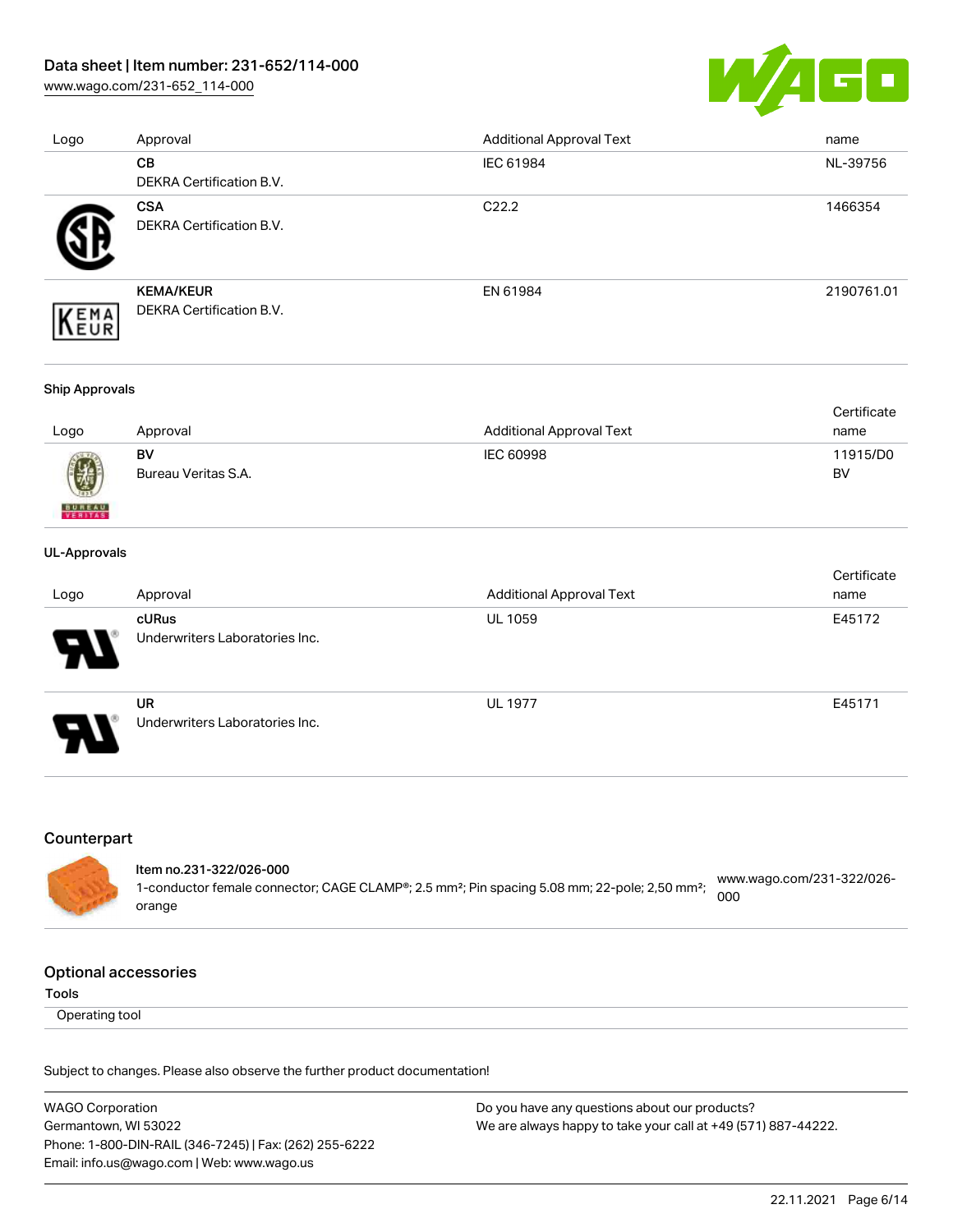[www.wago.com/231-652\\_114-000](http://www.wago.com/231-652_114-000)



|                 | Item no.: 209-130<br>Operating tool; suitable for 264, 280 and 281 Series; 1-way; of insulating material; white        | www.wago.com/209-130 |
|-----------------|------------------------------------------------------------------------------------------------------------------------|----------------------|
|                 | Item no.: 209-132<br>Operating tool; for connecting comb-style jumper bar; 2-way; of insulating material               | www.wago.com/209-132 |
|                 | Item no.: 210-657<br>Operating tool; Blade: 3.5 x 0.5 mm; with a partially insulated shaft; short; multicoloured       | www.wago.com/210-657 |
|                 | Item no.: 210-720<br>Operating tool; Blade: 3.5 x 0.5 mm; with a partially insulated shaft; multicoloured              | www.wago.com/210-720 |
|                 | Item no.: 231-131<br>Operating tool; made of insulating material; 1-way; loose; white                                  | www.wago.com/231-131 |
|                 | Item no.: 231-291<br>Operating tool; made of insulating material; 1-way; loose; red                                    | www.wago.com/231-291 |
|                 | Item no.: 280-432<br>Operating tool; made of insulating material; 2-way; white                                         | www.wago.com/280-432 |
|                 | Item no.: 280-434<br>Operating tool; made of insulating material; 4-way                                                | www.wago.com/280-434 |
|                 | Item no.: 280-437<br>Operating tool; made of insulating material; 7-way                                                | www.wago.com/280-437 |
|                 | Item no.: 280-440<br>Operating tool; made of insulating material; 10-way                                               | www.wago.com/280-440 |
|                 | Item no.: 280-435<br>Operating tool; made of insulating material; 5-way; gray                                          | www.wago.com/280-435 |
|                 | Item no.: 280-436<br>Operating tool; made of insulating material; 6-way                                                | www.wago.com/280-436 |
|                 | Item no.: 280-438<br>Operating tool; made of insulating material; 8-way                                                | www.wago.com/280-438 |
|                 | Item no.: 280-433<br>Operating tool; made of insulating material; 3-way                                                | www.wago.com/280-433 |
| <b>Ferrules</b> |                                                                                                                        |                      |
| Ferrule         |                                                                                                                        |                      |
|                 | Item no.: 216-101<br>Ferrule; Sleeve for 0.5 mm <sup>2</sup> / AWG 22; uninsulated; electro-tin plated; silver-colored | www.wago.com/216-101 |
| š               | Item no.: 216-104<br>Ferrule; Sleeve for 1.5 mm <sup>2</sup> / AWG 16; uninsulated; electro-tin plated; silver-colored | www.wago.com/216-104 |
|                 |                                                                                                                        |                      |

Subject to changes. Please also observe the further product documentation!

| <b>WAGO Corporation</b>                                | Do you have any questions about our products?                 |
|--------------------------------------------------------|---------------------------------------------------------------|
| Germantown, WI 53022                                   | We are always happy to take your call at +49 (571) 887-44222. |
| Phone: 1-800-DIN-RAIL (346-7245)   Fax: (262) 255-6222 |                                                               |
| Email: info.us@wago.com   Web: www.wago.us             |                                                               |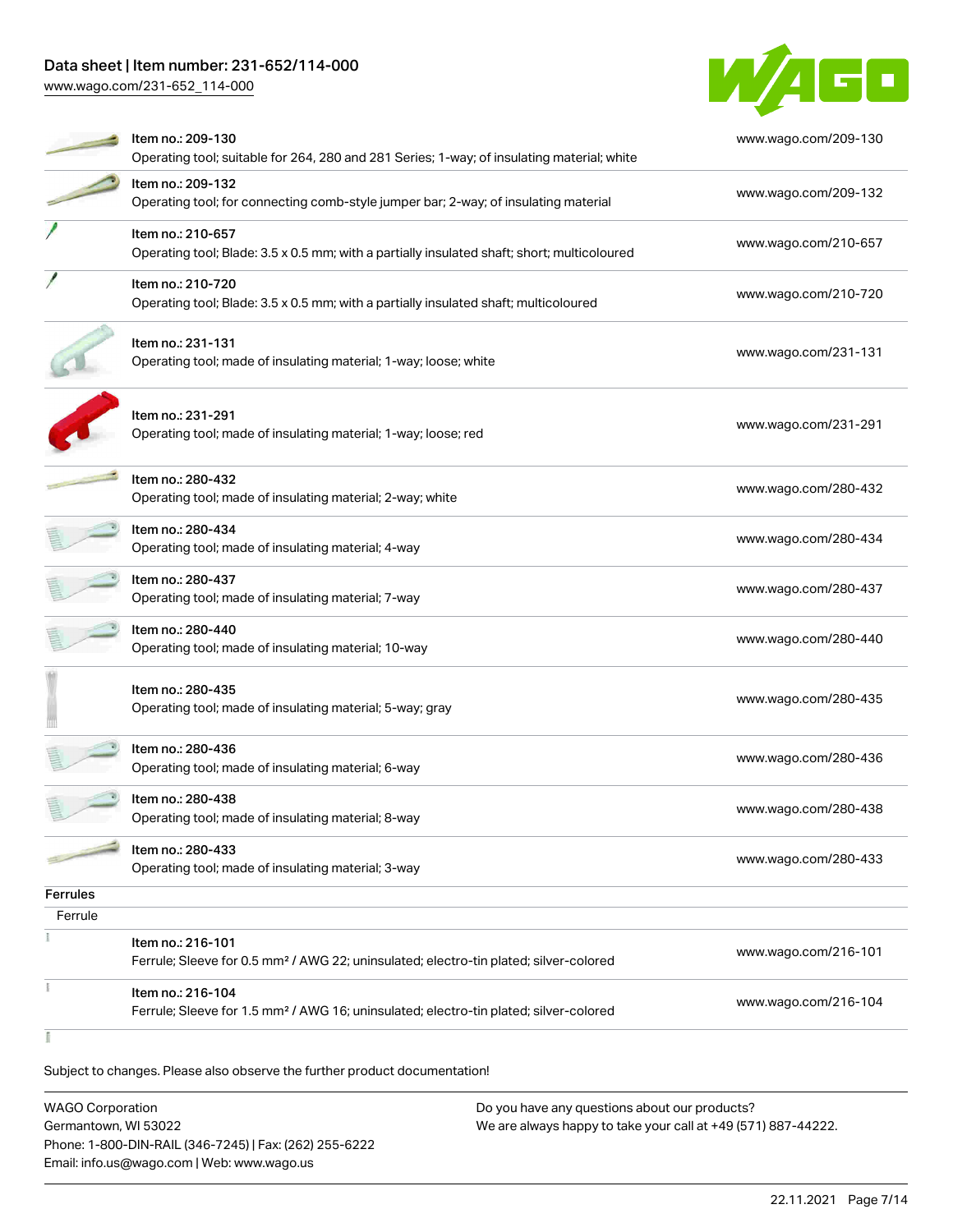Phone: 1-800-DIN-RAIL (346-7245) | Fax: (262) 255-6222

Email: info.us@wago.com | Web: www.wago.us

[www.wago.com/231-652\\_114-000](http://www.wago.com/231-652_114-000)



|                         | Item no.: 216-106<br>Ferrule; Sleeve for 2.5 mm <sup>2</sup> / AWG 14; uninsulated; electro-tin plated; silver-colored                                                                            |                                                                                                                | www.wago.com/216-106 |
|-------------------------|---------------------------------------------------------------------------------------------------------------------------------------------------------------------------------------------------|----------------------------------------------------------------------------------------------------------------|----------------------|
|                         | Item no.: 216-102<br>Ferrule; Sleeve for 0.75 mm <sup>2</sup> / AWG 20; uninsulated; electro-tin plated; silver-colored                                                                           |                                                                                                                | www.wago.com/216-102 |
|                         | Item no.: 216-103<br>Ferrule; Sleeve for 1 mm <sup>2</sup> / AWG 18; uninsulated; electro-tin plated                                                                                              |                                                                                                                | www.wago.com/216-103 |
|                         | Item no.: 216-123<br>Ferrule; Sleeve for 1 mm <sup>2</sup> / AWG 18; uninsulated; electro-tin plated; silver-colored                                                                              |                                                                                                                | www.wago.com/216-123 |
|                         | Item no.: 216-122<br>Ferrule; Sleeve for 0.75 mm <sup>2</sup> / AWG 20; uninsulated; electro-tin plated; silver-colored                                                                           |                                                                                                                | www.wago.com/216-122 |
|                         | Item no.: 216-124<br>Ferrule; Sleeve for 1.5 mm <sup>2</sup> / AWG 16; uninsulated; electro-tin plated                                                                                            |                                                                                                                | www.wago.com/216-124 |
|                         | Item no.: 216-142<br>Ferrule; Sleeve for 0.75 mm <sup>2</sup> / 18 AWG; uninsulated; electro-tin plated; electrolytic copper; gastight<br>crimped; acc. to DIN 46228, Part 1/08.92                |                                                                                                                | www.wago.com/216-142 |
|                         | Item no.: 216-132<br>Ferrule; Sleeve for 0.34 mm <sup>2</sup> / AWG 24; uninsulated; electro-tin plated                                                                                           |                                                                                                                | www.wago.com/216-132 |
|                         | Item no.: 216-121<br>Ferrule; Sleeve for 0.5 mm <sup>2</sup> / AWG 22; uninsulated; electro-tin plated; silver-colored                                                                            |                                                                                                                | www.wago.com/216-121 |
|                         | Item no.: 216-143<br>Ferrule; Sleeve for 1 mm <sup>2</sup> / AWG 18; uninsulated; electro-tin plated; electrolytic copper; gastight<br>crimped; acc. to DIN 46228, Part 1/08.92                   |                                                                                                                | www.wago.com/216-143 |
|                         | Item no.: 216-131<br>Ferrule; Sleeve for 0.25 mm <sup>2</sup> / AWG 24; uninsulated; electro-tin plated; silver-colored                                                                           |                                                                                                                | www.wago.com/216-131 |
|                         | Item no.: 216-141<br>Ferrule; Sleeve for 0.5 mm <sup>2</sup> / 20 AWG; uninsulated; electro-tin plated; electrolytic copper; gastight<br>crimped; acc. to DIN 46228, Part 1/08.92                 |                                                                                                                | www.wago.com/216-141 |
|                         | Item no.: 216-152<br>Ferrule; Sleeve for 0.34 mm <sup>2</sup> / AWG 24; uninsulated; electro-tin plated                                                                                           |                                                                                                                | www.wago.com/216-152 |
|                         | Item no.: 216-203<br>Ferrule; Sleeve for 1 mm <sup>2</sup> / AWG 18; insulated; electro-tin plated; red                                                                                           |                                                                                                                | www.wago.com/216-203 |
|                         | Item no.: 216-202<br>Ferrule; Sleeve for 0.75 mm <sup>2</sup> / 18 AWG; insulated; electro-tin plated; gray                                                                                       |                                                                                                                | www.wago.com/216-202 |
|                         | Item no.: 216-151<br>Ferrule; Sleeve for 0.25 mm <sup>2</sup> / AWG 24; uninsulated; electro-tin plated                                                                                           |                                                                                                                | www.wago.com/216-151 |
|                         | Item no.: 216-204<br>Ferrule; Sleeve for 1.5 mm <sup>2</sup> / AWG 16; insulated; electro-tin plated; black                                                                                       |                                                                                                                | www.wago.com/216-204 |
|                         | Item no.: 216-144<br>Ferrule; Sleeve for 1.5 mm <sup>2</sup> / AWG 16; uninsulated; electro-tin plated; electrolytic copper; gastight<br>crimped; acc. to DIN 46228, Part 1/08.92; silver-colored |                                                                                                                | www.wago.com/216-144 |
|                         | Subject to changes. Please also observe the further product documentation!                                                                                                                        |                                                                                                                |                      |
| <b>WAGO Corporation</b> | Germantown, WI 53022                                                                                                                                                                              | Do you have any questions about our products?<br>We are always happy to take your call at +49 (571) 887-44222. |                      |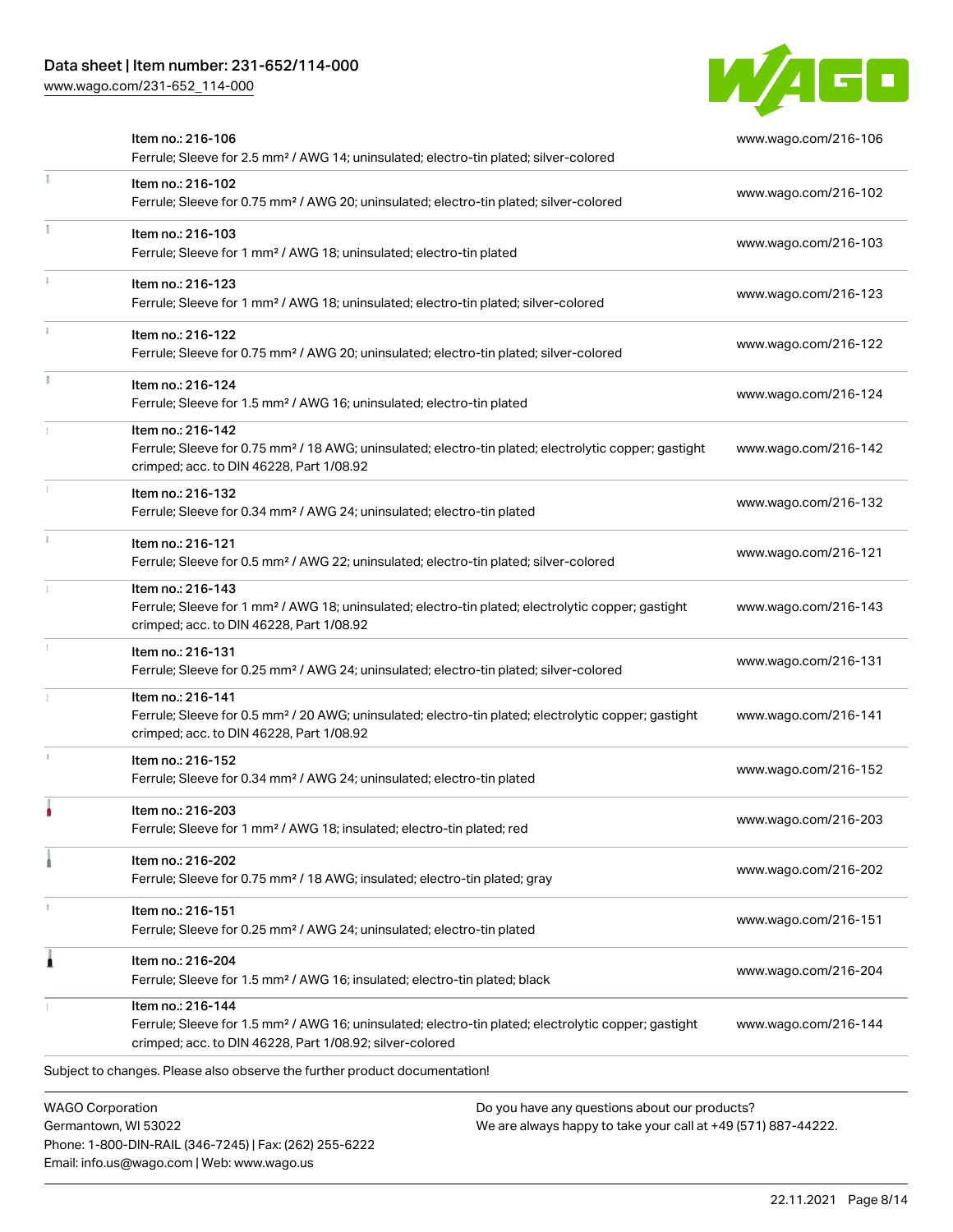[www.wago.com/231-652\\_114-000](http://www.wago.com/231-652_114-000)



|   | Item no.: 216-201<br>Ferrule; Sleeve for 0.5 mm <sup>2</sup> / 20 AWG; insulated; electro-tin plated; white                                                                                             | www.wago.com/216-201 |
|---|---------------------------------------------------------------------------------------------------------------------------------------------------------------------------------------------------------|----------------------|
|   | Item no.: 216-223<br>Ferrule; Sleeve for 1 mm <sup>2</sup> / AWG 18; insulated; electro-tin plated; red                                                                                                 | www.wago.com/216-223 |
|   | Item no.: 216-241<br>Ferrule; Sleeve for 0.5 mm <sup>2</sup> / 20 AWG; insulated; electro-tin plated; electrolytic copper; gastight<br>crimped; acc. to DIN 46228, Part 4/09.90; white                  | www.wago.com/216-241 |
|   | Item no.: 216-242<br>Ferrule; Sleeve for 0.75 mm <sup>2</sup> / 18 AWG; insulated; electro-tin plated; electrolytic copper; gastight<br>crimped; acc. to DIN 46228, Part 4/09.90; gray                  | www.wago.com/216-242 |
|   | Item no.: 216-222<br>Ferrule; Sleeve for 0.75 mm <sup>2</sup> / 18 AWG; insulated; electro-tin plated; gray                                                                                             | www.wago.com/216-222 |
|   | Item no.: 216-221<br>Ferrule; Sleeve for 0.5 mm <sup>2</sup> / 20 AWG; insulated; electro-tin plated; white                                                                                             | www.wago.com/216-221 |
| ٨ | Item no.: 216-224<br>Ferrule; Sleeve for 1.5 mm <sup>2</sup> / AWG 16; insulated; electro-tin plated; black                                                                                             | www.wago.com/216-224 |
|   | Item no.: 216-243<br>Ferrule; Sleeve for 1 mm <sup>2</sup> / AWG 18; insulated; electro-tin plated; electrolytic copper; gastight crimped; www.wago.com/216-243<br>acc. to DIN 46228, Part 4/09.90; red |                      |
| Â | Item no.: 216-244<br>Ferrule; Sleeve for 1.5 mm <sup>2</sup> / AWG 16; insulated; electro-tin plated; electrolytic copper; gastight<br>crimped; acc. to DIN 46228, Part 4/09.90; black                  | www.wago.com/216-244 |
|   | Item no.: 216-263<br>Ferrule; Sleeve for 1 mm <sup>2</sup> / AWG 18; insulated; electro-tin plated; electrolytic copper; gastight crimped; www.wago.com/216-263<br>acc. to DIN 46228, Part 4/09.90; red |                      |
| 1 | Item no.: 216-264<br>Ferrule; Sleeve for 1.5 mm <sup>2</sup> / AWG 16; insulated; electro-tin plated; electrolytic copper; gastight<br>crimped; acc. to DIN 46228, Part 4/09.90; black                  | www.wago.com/216-264 |
| 1 | Item no.: 216-284<br>Ferrule; Sleeve for 1.5 mm <sup>2</sup> / AWG 16; insulated; electro-tin plated; electrolytic copper; gastight<br>crimped; acc. to DIN 46228, Part 4/09.90; black                  | www.wago.com/216-284 |
|   | Item no.: 216-262<br>Ferrule; Sleeve for 0.75 mm <sup>2</sup> / 18 AWG; insulated; electro-tin plated; electrolytic copper; gastight<br>crimped; acc. to DIN 46228, Part 4/09.90; gray                  | www.wago.com/216-262 |
|   | Item no.: 216-301<br>Ferrule; Sleeve for 0.25 mm <sup>2</sup> / AWG 24; insulated; electro-tin plated; yellow                                                                                           | www.wago.com/216-301 |
|   | Item no.: 216-321<br>Ferrule; Sleeve for 0.25 mm <sup>2</sup> / AWG 24; insulated; electro-tin plated; yellow                                                                                           | www.wago.com/216-321 |
| ٠ | Item no.: 216-322<br>Ferrule; Sleeve for 0.34 mm <sup>2</sup> / 22 AWG; insulated; electro-tin plated; green                                                                                            | www.wago.com/216-322 |
|   | Item no.: 216-302<br>Ferrule; Sleeve for 0.34 mm <sup>2</sup> / 22 AWG; insulated; electro-tin plated; light turquoise                                                                                  | www.wago.com/216-302 |
|   | Subject to changes. Please also observe the further product documentation!                                                                                                                              |                      |

WAGO Corporation Germantown, WI 53022 Phone: 1-800-DIN-RAIL (346-7245) | Fax: (262) 255-6222 Email: info.us@wago.com | Web: www.wago.us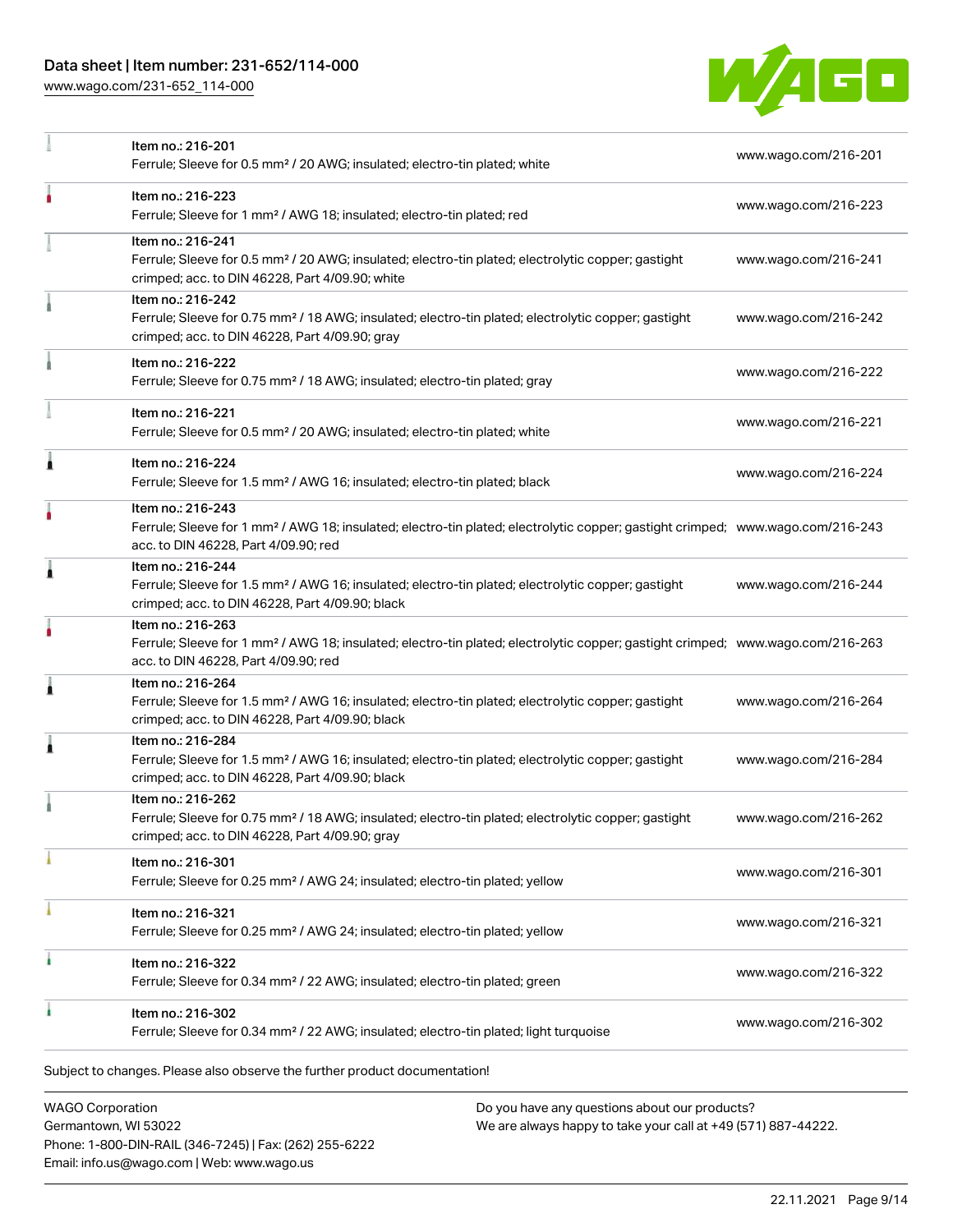Phone: 1-800-DIN-RAIL (346-7245) | Fax: (262) 255-6222

Email: info.us@wago.com | Web: www.wago.us

[www.wago.com/231-652\\_114-000](http://www.wago.com/231-652_114-000)



#### Marking accessories

| Marking strip           |                                                                                                                                                                    |                                                               |                                  |  |
|-------------------------|--------------------------------------------------------------------------------------------------------------------------------------------------------------------|---------------------------------------------------------------|----------------------------------|--|
|                         | Item no.: 210-331/508-103                                                                                                                                          |                                                               | www.wago.com/210-331             |  |
|                         | Marking strips; as a DIN A4 sheet; MARKED; 1-12 (200x); Height of marker strip: 2.3 mm/0.091 in; Strip<br>length 182 mm; Horizontal marking; Self-adhesive; white  |                                                               | /508-103                         |  |
|                         | Item no.: 210-331/508-104                                                                                                                                          |                                                               | www.wago.com/210-331             |  |
|                         | Marking strips; as a DIN A4 sheet; MARKED; 13-24 (200x); Height of marker strip: 2.3 mm/0.091 in; Strip<br>length 182 mm; Horizontal marking; Self-adhesive; white |                                                               | /508-104                         |  |
|                         | Item no.: 210-332/508-202                                                                                                                                          |                                                               | www.wago.com/210-332<br>/508-202 |  |
|                         | Marking strips; as a DIN A4 sheet; MARKED; 1-16 (160x); Height of marker strip: 3 mm; Strip length 182<br>mm; Horizontal marking; Self-adhesive; white             |                                                               |                                  |  |
|                         | Item no.: 210-332/508-204                                                                                                                                          |                                                               | www.wago.com/210-332             |  |
|                         | Marking strips; as a DIN A4 sheet; MARKED; 17-32 (160x); Height of marker strip: 3 mm; Strip length<br>182 mm; Horizontal marking; Self-adhesive; white            |                                                               | /508-204                         |  |
|                         | Item no.: 210-332/508-206                                                                                                                                          |                                                               | www.wago.com/210-332             |  |
|                         | Marking strips; as a DIN A4 sheet; MARKED; 33-48 (160x); Height of marker strip: 3 mm; Strip length<br>182 mm; Horizontal marking; Self-adhesive; white            |                                                               | /508-206                         |  |
|                         | Item no.: 210-332/508-205                                                                                                                                          |                                                               | www.wago.com/210-332             |  |
|                         | Marking strips; as a DIN A4 sheet; MARKED; 1-32 (80x); Height of marker strip: 3 mm; Strip length 182<br>mm; Horizontal marking; Self-adhesive; white              |                                                               | /508-205                         |  |
| Cover                   |                                                                                                                                                                    |                                                               |                                  |  |
| Cover                   |                                                                                                                                                                    |                                                               |                                  |  |
|                         | Item no.: 231-669                                                                                                                                                  |                                                               | www.wago.com/231-669             |  |
|                         | Lockout caps; for covering unused clamping units; orange                                                                                                           |                                                               |                                  |  |
| Insulations stops       |                                                                                                                                                                    |                                                               |                                  |  |
| Insulation stop         |                                                                                                                                                                    |                                                               |                                  |  |
|                         | Item no.: 231-672                                                                                                                                                  |                                                               |                                  |  |
| LEEEL                   | Insulation stop; 0.75 - 1 mm <sup>2</sup> ; dark gray                                                                                                              |                                                               | www.wago.com/231-672             |  |
|                         | Item no.: 231-670                                                                                                                                                  |                                                               |                                  |  |
| EEEE                    | lnsulation stop; 0.08-0.2 mm <sup>2</sup> / 0.2 mm <sup>2</sup> "s"; white                                                                                         |                                                               | www.wago.com/231-670             |  |
|                         | Item no.: 231-671                                                                                                                                                  |                                                               |                                  |  |
|                         | Insulation stop; 0.25 - 0.5 mm <sup>2</sup> ; light gray                                                                                                           |                                                               | www.wago.com/231-671             |  |
| Jumpers                 |                                                                                                                                                                    |                                                               |                                  |  |
| Jumper                  |                                                                                                                                                                    |                                                               |                                  |  |
|                         | Item no.: 231-905<br>Jumper; for conductor entry; 5-way; insulated; gray                                                                                           |                                                               | www.wago.com/231-905             |  |
|                         | Subject to changes. Please also observe the further product documentation!                                                                                         |                                                               |                                  |  |
| <b>WAGO Corporation</b> |                                                                                                                                                                    | Do you have any questions about our products?                 |                                  |  |
| Germantown, WI 53022    |                                                                                                                                                                    | We are always happy to take your call at +49 (571) 887-44222. |                                  |  |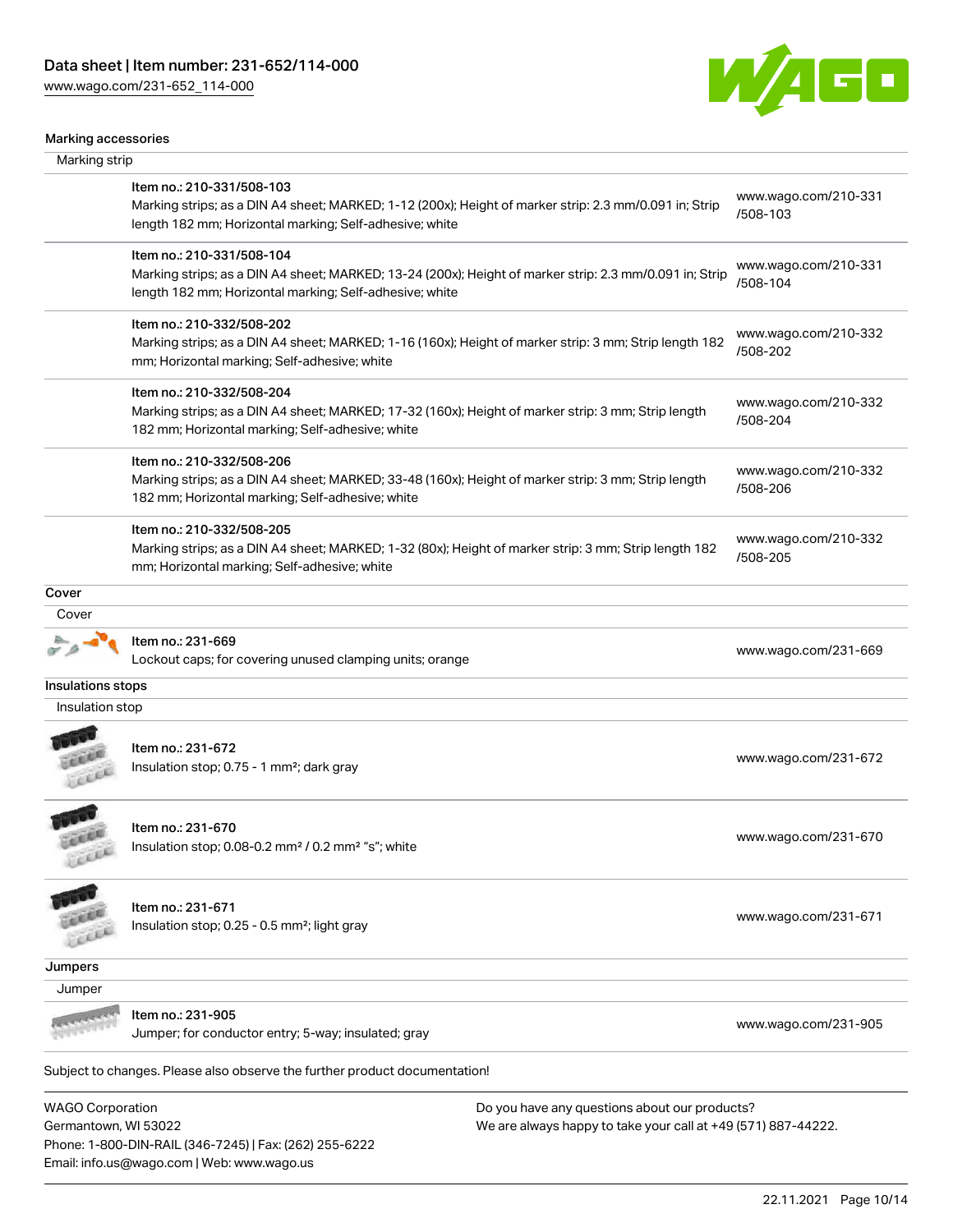[www.wago.com/231-652\\_114-000](http://www.wago.com/231-652_114-000)



|                                                                                                                                                                                                   | Item no.: 231-903<br>Jumper; for conductor entry; 3-way; insulated; gray  |            |                      | www.wago.com/231-903 |  |
|---------------------------------------------------------------------------------------------------------------------------------------------------------------------------------------------------|---------------------------------------------------------------------------|------------|----------------------|----------------------|--|
|                                                                                                                                                                                                   | Item no.: 231-907<br>Jumper; for conductor entry; 7-way; insulated; gray  |            | www.wago.com/231-907 |                      |  |
|                                                                                                                                                                                                   | Item no.: 231-910<br>Jumper; for conductor entry; 10-way; insulated; gray |            |                      | www.wago.com/231-910 |  |
| Item no.: 231-902<br>Jumper; for conductor entry; 2-way; insulated; gray                                                                                                                          |                                                                           |            |                      | www.wago.com/231-902 |  |
| Coding                                                                                                                                                                                            |                                                                           |            |                      |                      |  |
| Coding                                                                                                                                                                                            |                                                                           |            |                      |                      |  |
|                                                                                                                                                                                                   | Item no.: 231-129<br>Coding key; snap-on type; light gray                 |            |                      | www.wago.com/231-129 |  |
| <b>Downloads</b><br><b>Documentation</b>                                                                                                                                                          |                                                                           |            |                      |                      |  |
| <b>Additional Information</b>                                                                                                                                                                     |                                                                           |            |                      |                      |  |
| Technical explanations                                                                                                                                                                            |                                                                           | 2019 Apr 3 | pdf<br>2.0 MB        | Download             |  |
| <b>CAD files</b>                                                                                                                                                                                  |                                                                           |            |                      |                      |  |
| CAD data                                                                                                                                                                                          |                                                                           |            |                      |                      |  |
| 2D/3D Models 231-652/114-000                                                                                                                                                                      |                                                                           | <b>URL</b> | Download             |                      |  |
| <b>CAE</b> data                                                                                                                                                                                   |                                                                           |            |                      |                      |  |
| ZUKEN Portal 231-652/114-000                                                                                                                                                                      |                                                                           |            | <b>URL</b>           | Download             |  |
|                                                                                                                                                                                                   | <b>Environmental Product Compliance</b>                                   |            |                      |                      |  |
| <b>Compliance Search</b>                                                                                                                                                                          |                                                                           |            |                      |                      |  |
| Environmental Product Compliance 231-652/114-000<br>1-conductor male connector; CAGE CLAMP®; 2.5 mm <sup>2</sup> ; Pin spacing 5.08 mm; 22-pole;<br>Snap-in flange; 2,50 mm <sup>2</sup> ; orange |                                                                           |            |                      | Download             |  |

Subject to changes. Please also observe the further product documentation!

WAGO Corporation Germantown, WI 53022 Phone: 1-800-DIN-RAIL (346-7245) | Fax: (262) 255-6222 Email: info.us@wago.com | Web: www.wago.us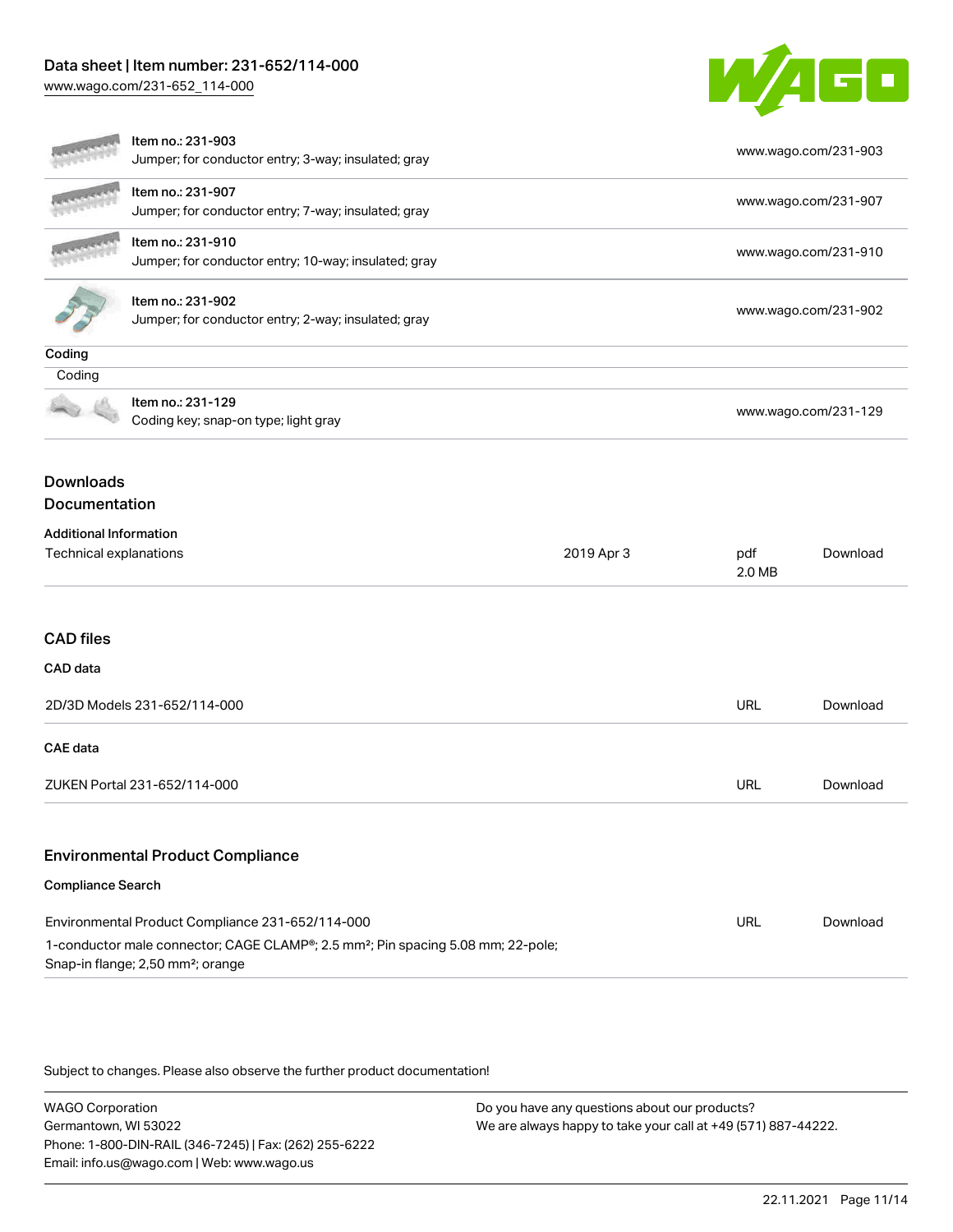

#### Installation Notes

#### Application



Male connector, with snap-in flanges, for feedthrough applications, for 0.5 … 2.5 mm plate thickness



Inserting a conductor via 3.5 mm screwdriver – CAGE CLAMP® actuation parallel to conductor entry.



Inserting a conductor via 3.5 mm screwdriver – CAGE CLAMP® actuation perpendicular to conductor entry.



Inserting a conductor into CAGE CLAMP® unit via operating lever (231-291).



Inserting a conductor via operating tool.

#### Coding

Subject to changes. Please also observe the further product documentation!

WAGO Corporation Germantown, WI 53022 Phone: 1-800-DIN-RAIL (346-7245) | Fax: (262) 255-6222 Email: info.us@wago.com | Web: www.wago.us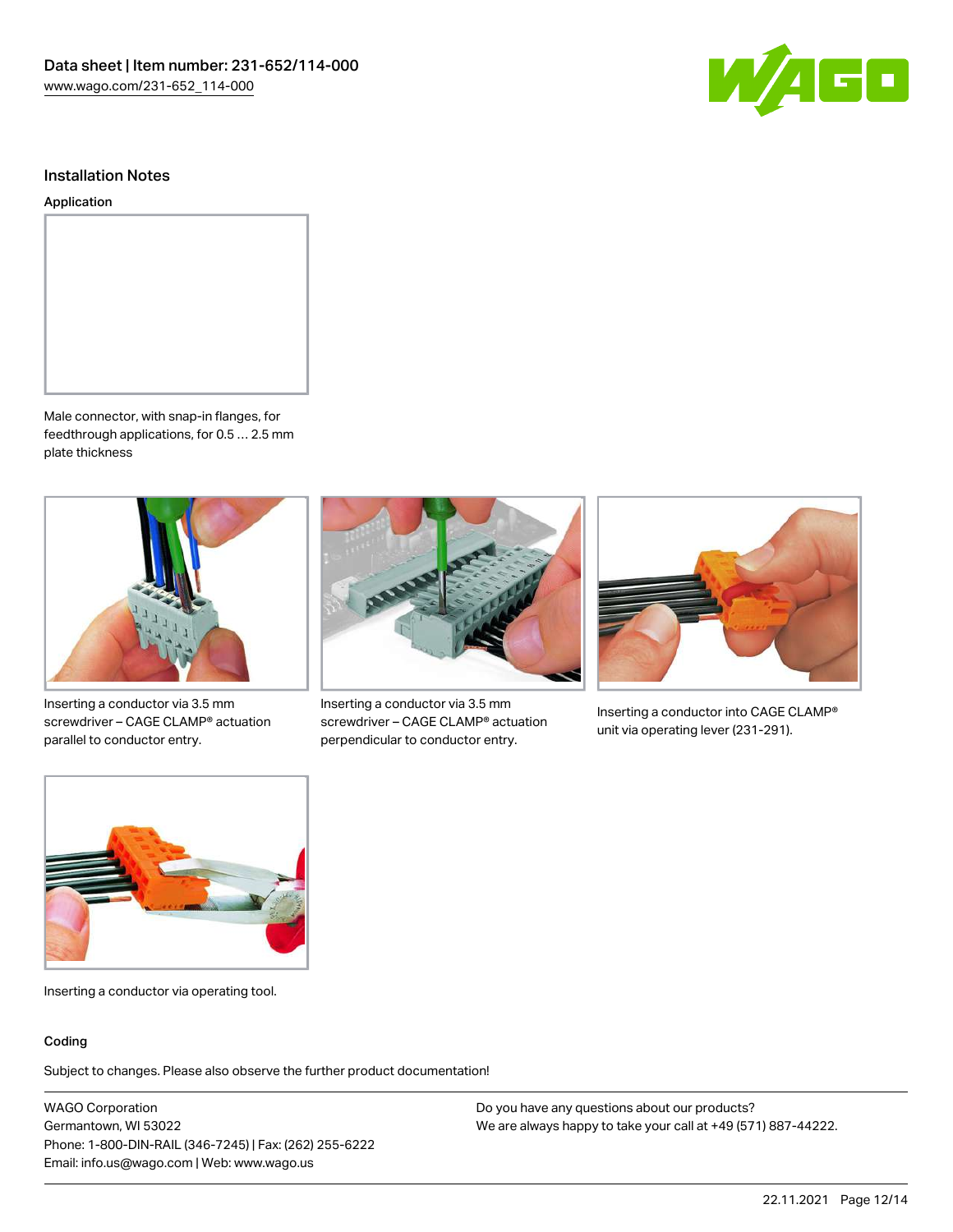



Coding a male header – fitting coding key(s).



Testing – female connector with CAGE CLAMP®

Integrated test ports for testing perpendicular to conductor entry via 2 or 2.3 mm Ø test plug

#### Installation



Male connector with strain relief plate



Strain relief housing shown with a male connector equipped with CAGE CLAMP®

#### Marking

Subject to changes. Please also observe the further product documentation!

WAGO Corporation Germantown, WI 53022 Phone: 1-800-DIN-RAIL (346-7245) | Fax: (262) 255-6222 Email: info.us@wago.com | Web: www.wago.us